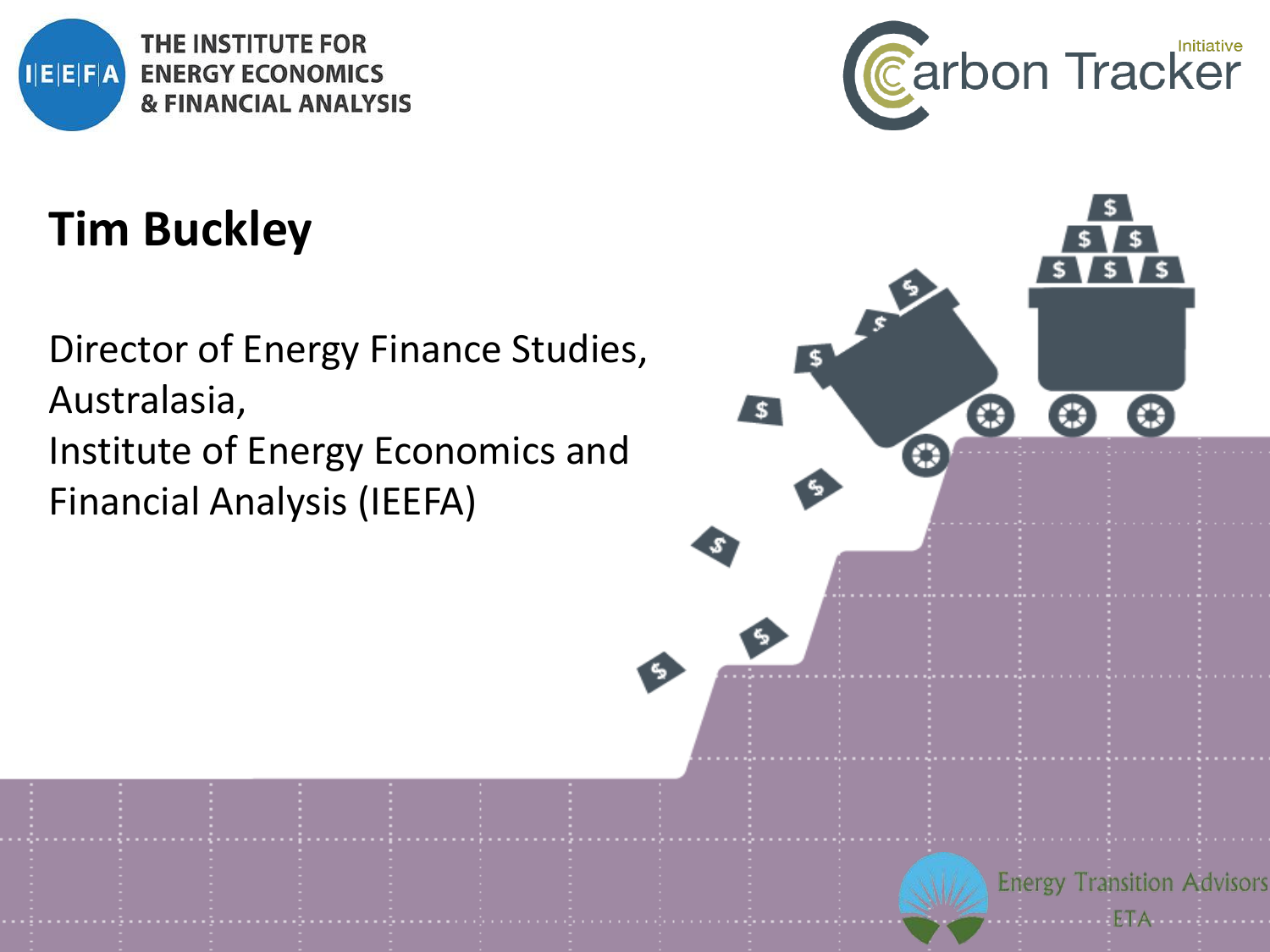



**Energy Transition Advisors ETA** 

#### **GLOBAL THERMAL COAL IN STRUCTURAL DECLINE**

- IEA NPS assumes 18% growth over next 22 years
- IEEFA forecasts absolute decline of 2% from 2013
- Global thermal coal will peak by 2016, coinciding with a peak in China's domestic consumption
- Seaborne thermal coal demand will average 850mtpa to 2035, down 15% on current levels
- Energy efficiency, energy security and renewable energy are key drivers

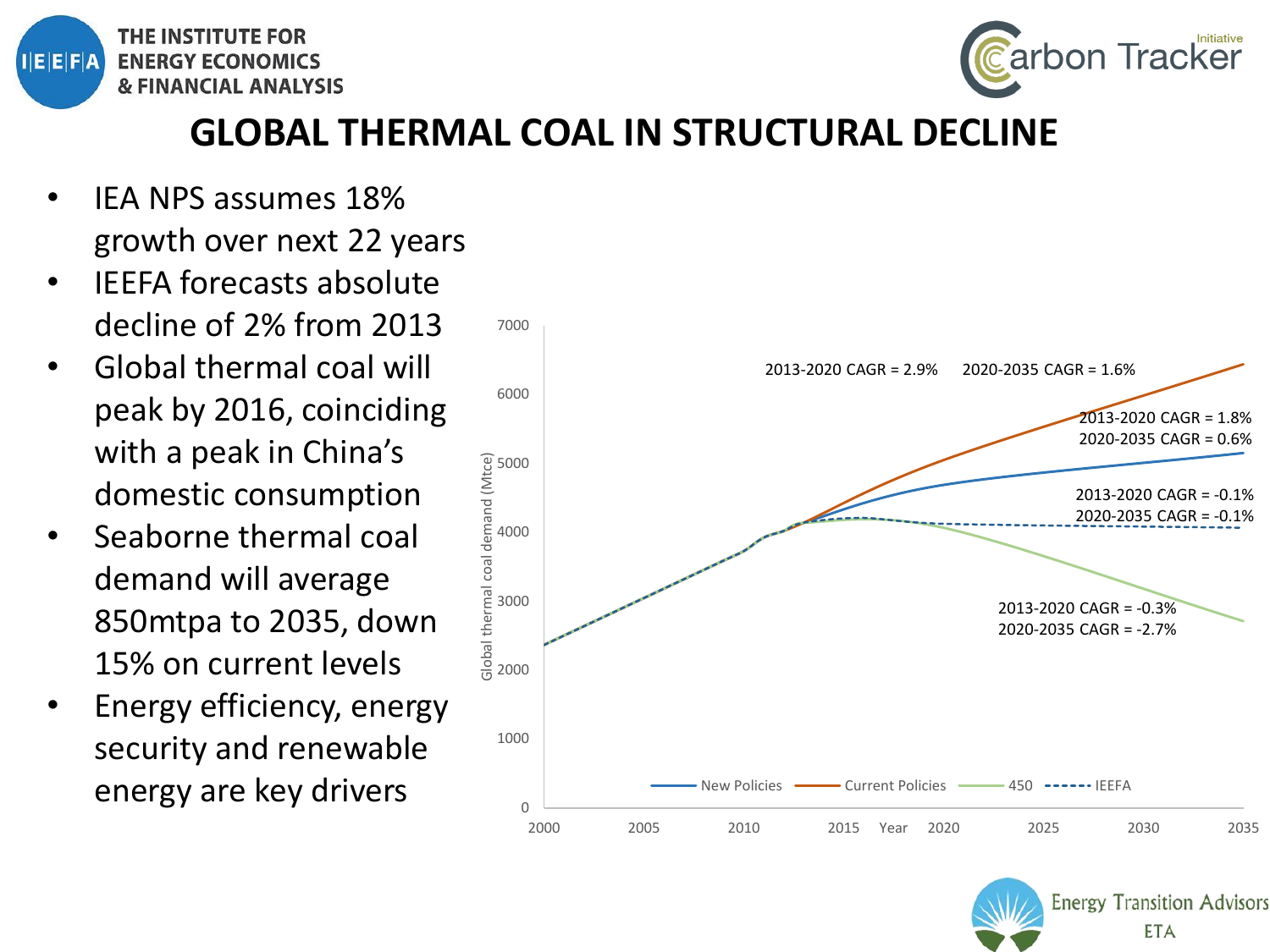



#### **WHERE IEEFA DIFFER FROM THE IEA**

- Lower forecasts for real GDP growth in China and India
- Long assumed life assumption for renewable generation capacity
- Greater technology advances driving higher capacity utilisation rates for wind and solar hence 20% more installs
- Greater capital cost reductions for onshore wind and solar
- Taxes at coal's point of use have seen a material step up in 2014, lower relative economics
- Faster removal of fossil fuel subsidies
- The US Clean Energy Plan is enacted largely as proposed

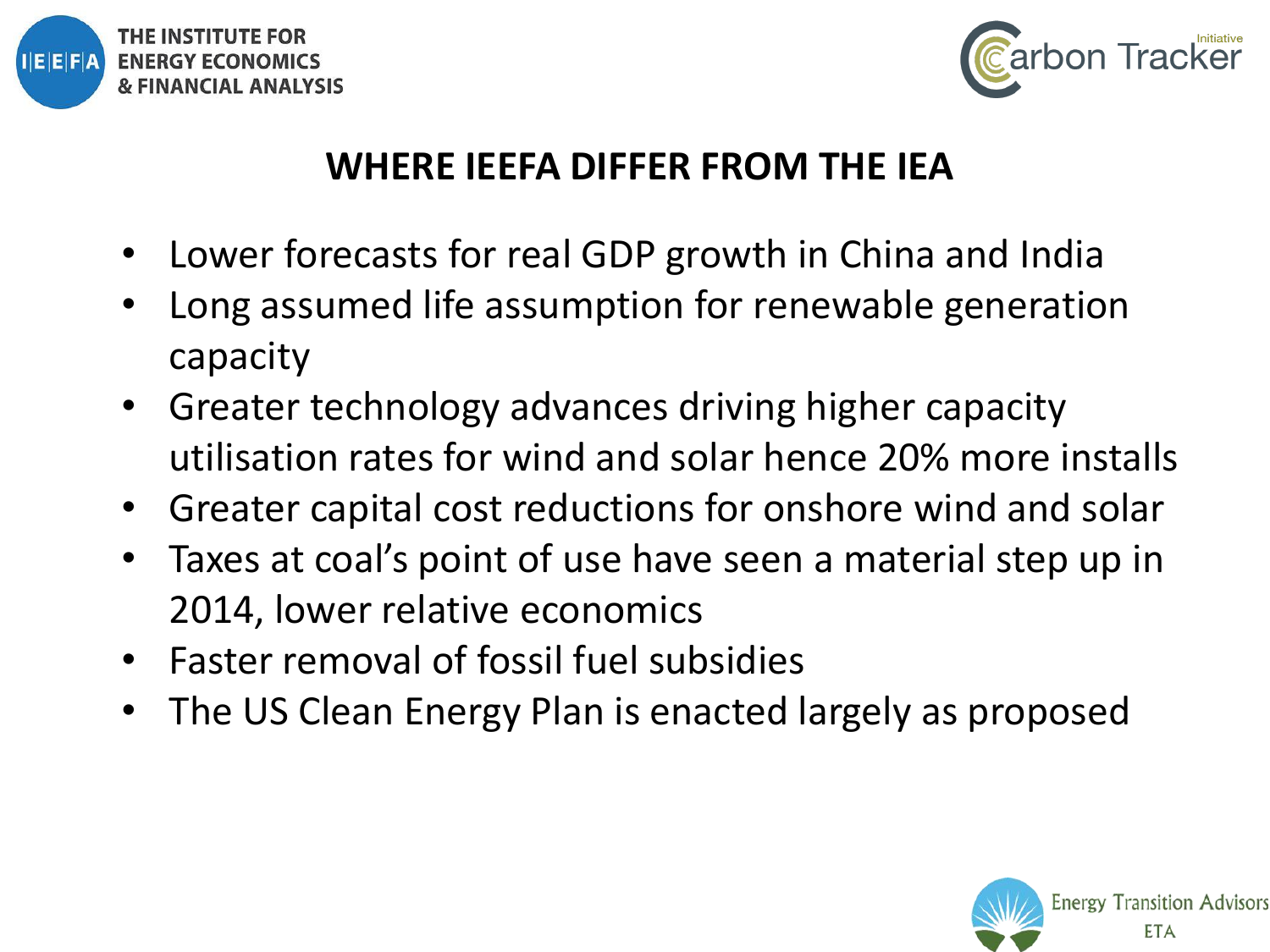



#### **CHINA PEAKS IN 2016 BECOMING OPPORTUNISTIC EXPORTER**

Energy security through diversity – power production to 2020

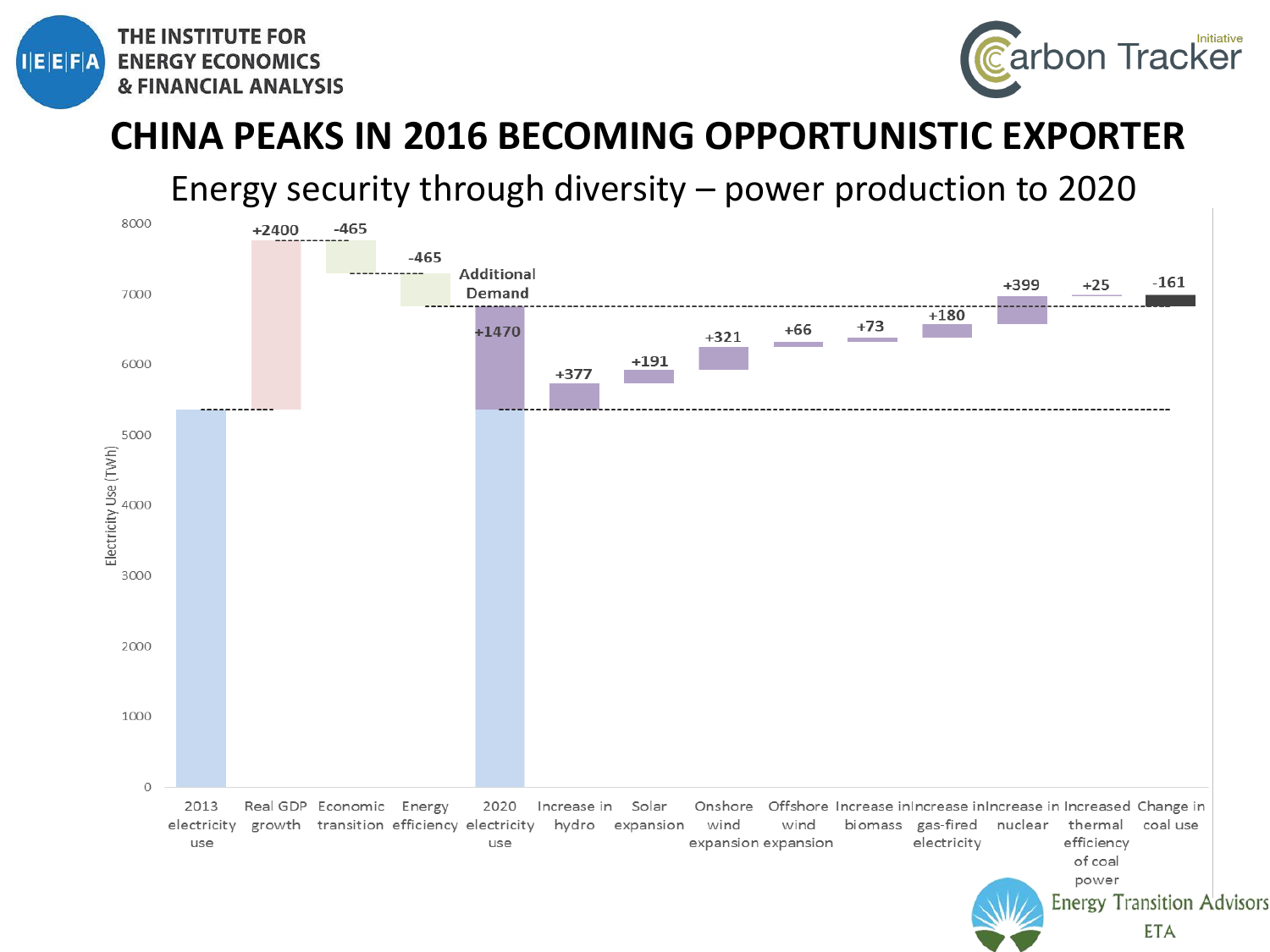



## **United States Coal demand down 16% by 2020 on 2013 levels**

- Coal's share of power generation has declined from 49.8% in 2004 to 39.1% in 2013
- Energy efficiency to be scaled up significantly
- Addition of 39GW of wind power takes US installed base to 100GW
- Addition 22GW of solar power takes capacity to 35GW by 2020
- Gas revolution continues apace to substitute for coal
- These drivers combine with mercury and air quality regulations and the US Clean Power Plan to close between 60GW-180GW
- US increases exports adding to seaborne oversupply

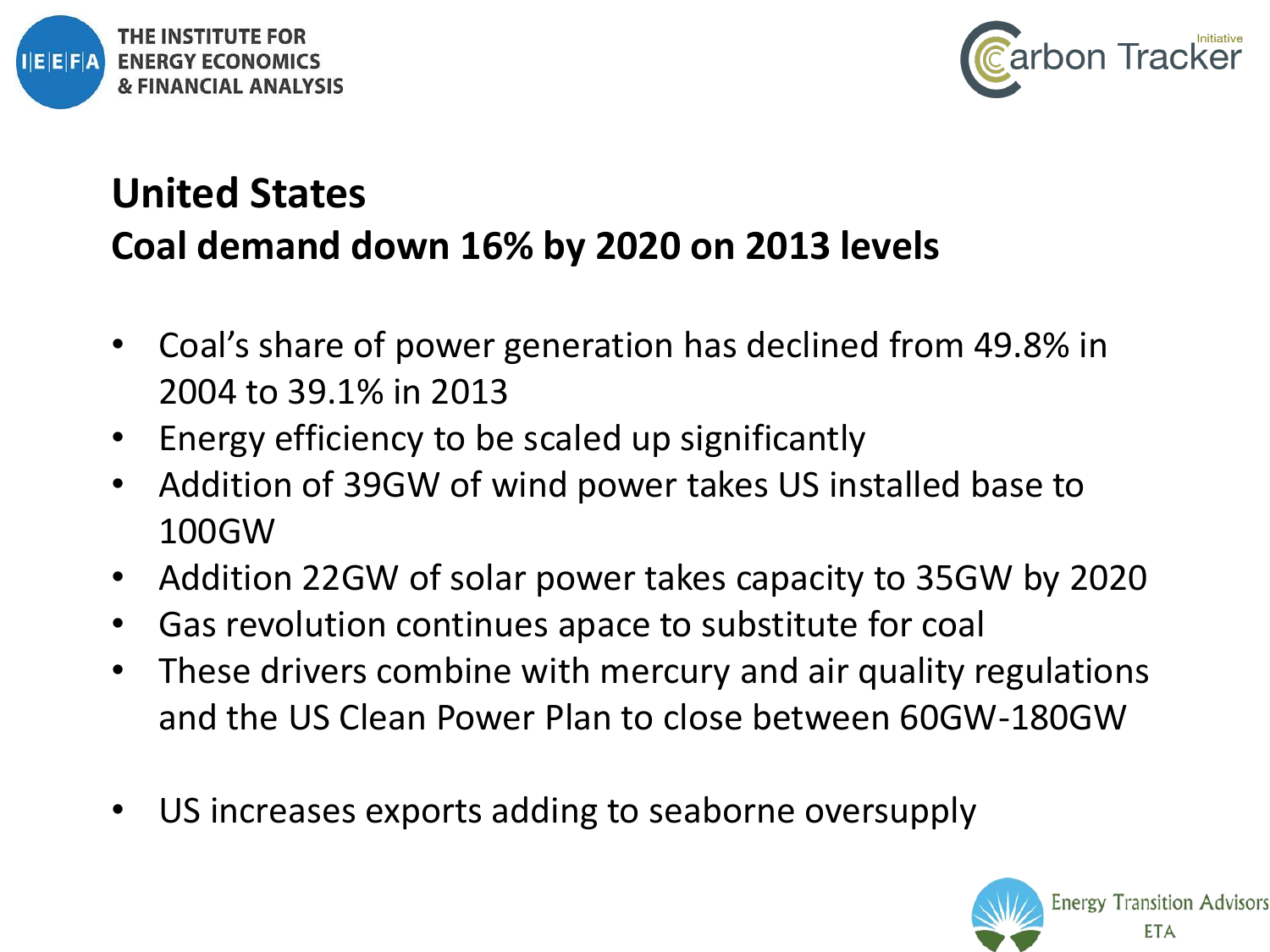



#### **EUROPE**

- Europe's coal demand set to fall by 24% on 2013 levels
- Large Combustion Plant Directive followed by Industrial Emissions Directive are significant, particularly in the UK
- Germany to move away from reliance on nuclear, thermal and lignite



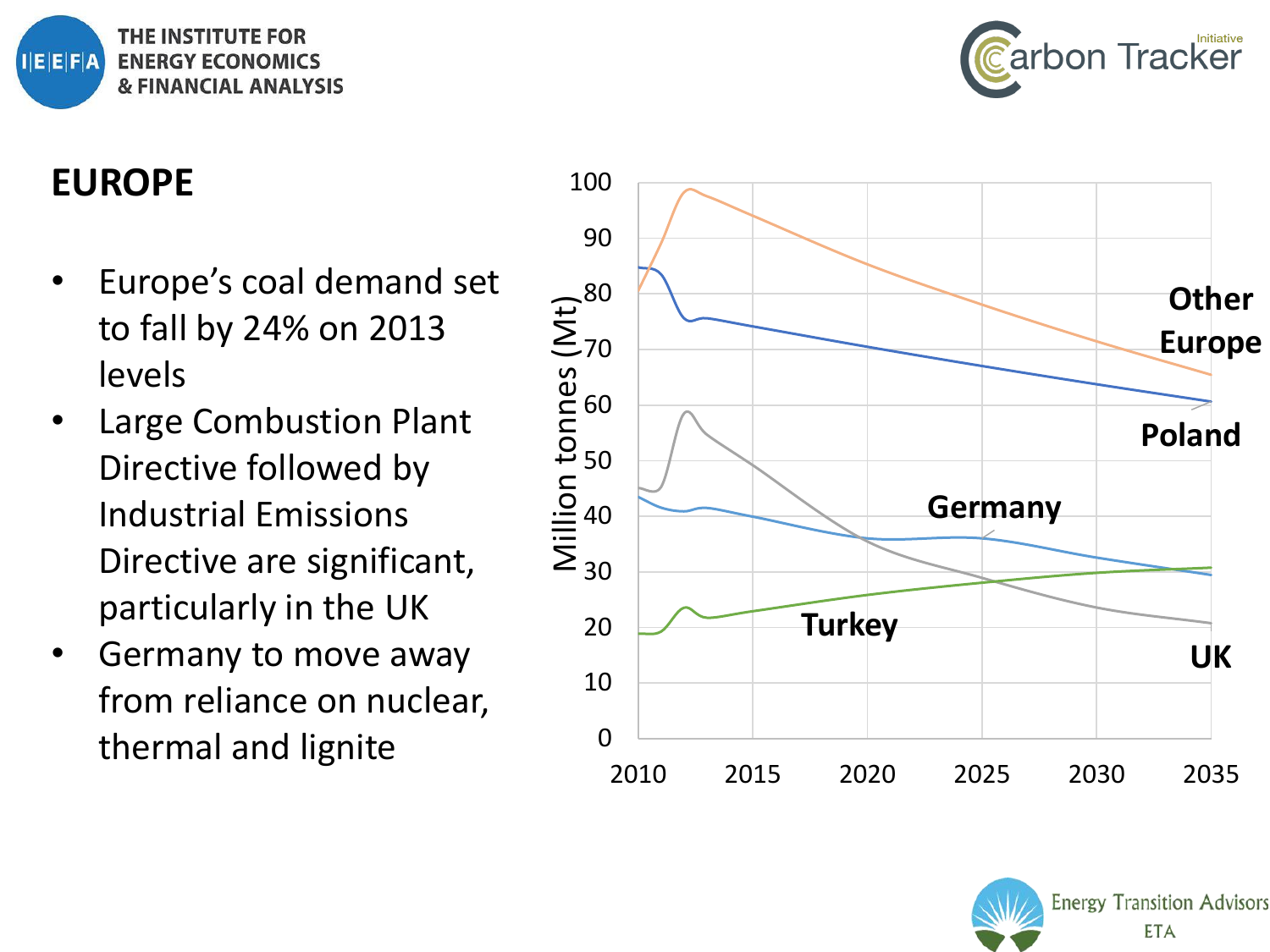



#### **INDIA does not materialise as the great white hope of the coal export industry**

A weak financial system and heavy subsidies can not support a loss-making power sector based on imported coal; renewable energy options huge.

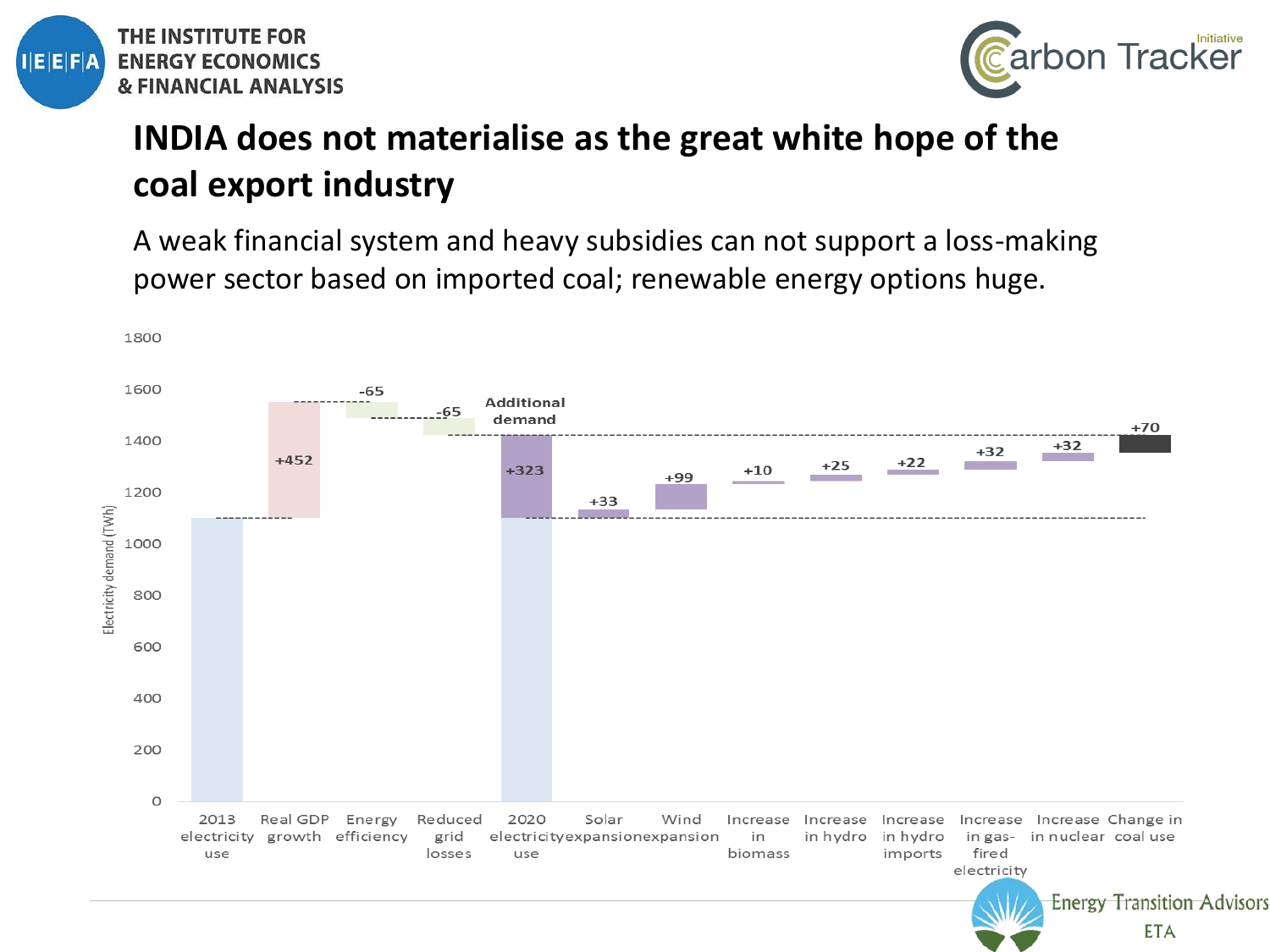



## **Japan – A case study that energy efficiency can be transformative**

- Efficiency gains have reduced electricity demand 12% from 2010- 2013 despite 1%pa real GDP growth.
	- This equates to reduced electricity demand per unit of real GDP of 5% pa.
- We forecast energy efficiency to continue reducing demand
- We forecast a modest restart of nuclear in Japan.
- The FiT will create an additional 57GW of solar by 2020.
- Ultimately, this means Japan's coal demand will fall 49% by 2020.